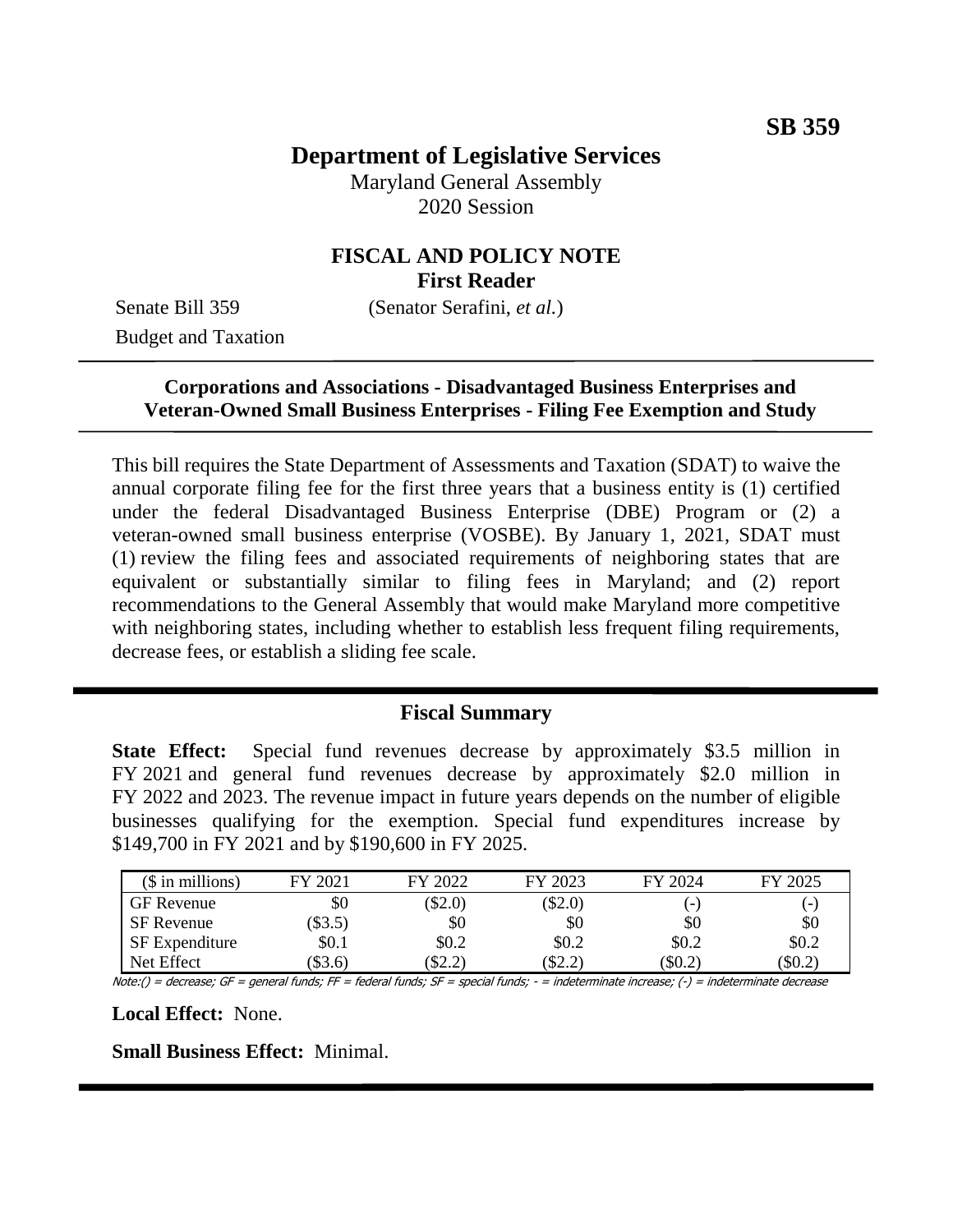### **Analysis**

**Current Law/Background:** In Maryland, there is a tax on business-owned personal property that is imposed and collected by local governments. Personal property generally includes business property including furniture, fixtures, office and industrial equipment, machinery, tools, supplies, inventory, and any other property not classified as real property. To provide for uniform assessments, SDAT is responsible for assessing all personal property. Each county or municipal government is responsible for issuing the tax bills and collecting the tax. The tax year begins on July 1 and ends on June 30. The personal property tax has been a local tax exclusively since 1984 when the State tax rate on personal property was set at zero.

At the beginning of each calendar year, SDAT notifies business entities on record that a personal property tax return must be filed by April 15. This tax return must include personal property located in Maryland as of January 1, the date of finality. The "date of finality" is the date used to determine ownership, location, value, and liability for tax purposes. Beginning in 2017, all tax returns will be filed electronically. An annual report fee is required to be paid to SDAT with the personal property tax return. The annual report fee is for the privilege of maintaining the legal entity's existence in the State. **Exhibit 1** identifies the amount of the report fee that each legal entity is required to pay.

| <b>Exhibit 1</b><br><b>Annual Reporting Fee Requirement</b> |            |                                     |                  |  |  |  |
|-------------------------------------------------------------|------------|-------------------------------------|------------------|--|--|--|
| <b>Business Entity</b>                                      | <b>Fee</b> | <b>Business Entity</b>              | Fee              |  |  |  |
| <b>Stock Corp</b>                                           | \$300      | <b>Domestic Statutory Trust</b>     | \$300            |  |  |  |
| NonStock Corp                                               | $\theta$   | <b>Foreign Statutory Trust</b>      | 300              |  |  |  |
| Foreign Insurance Corp                                      | 300        | <b>Real Estate Investment Trust</b> | 300              |  |  |  |
| Foreign Interstate Corp                                     | $\Omega$   | <b>Certified Family Farm</b>        | 100              |  |  |  |
| <b>Limited Liability Company</b>                            | 300        | Sole Proprietorship                 | $\theta$         |  |  |  |
| <b>Limited Liability Partnership</b>                        | 300        | <b>General Partnership</b>          | $\overline{0}$   |  |  |  |
| <b>Limited Partnership</b>                                  | 300        | <b>Amended Return</b>               | $\left( \right)$ |  |  |  |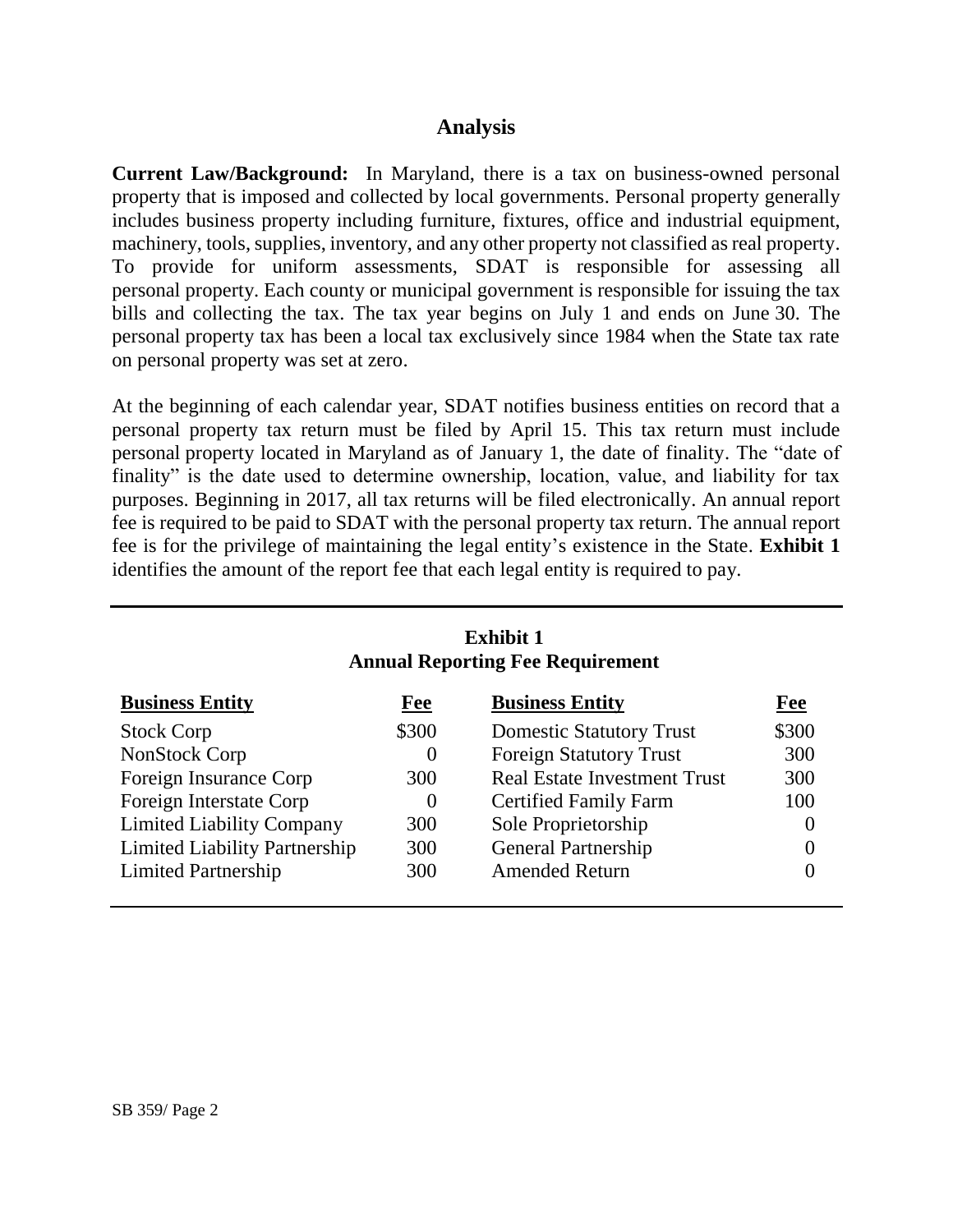#### *Maryland Small Business Retirement Savings Program and Trust*

Chapters 323 and 324 of 2016 established the Maryland Small Business Retirement Savings Program and Trust and require specified private-sector employers to make the program available to their employees. Employers who participate in the program or otherwise offer a retirement savings arrangement to their employees as specified in statute are exempt from the State's annual filing fee for corporations and business entities but only after the program becomes operational. The earliest the program was expected to become operational is fiscal 2021. As of February 2020, the program is not operational.

The Board of Revenue Estimates anticipated in its December 2018 forecast that the program would become operational in fiscal 2020, decreasing State revenue from the filing fee by about \$36.0 million, with \$66.25 million collected from nonexempt entities in that year. The Governor's fiscal 2020 budget proposal recognized that the program would not become operational until at least fiscal 2021 and assumed \$35.0 million of general fund revenues in fiscal 2020 as a result of the delay in launching the program.

Chapter 16 of 2019 delayed from fiscal 2021 to 2022 the exemption from the State's annual filing fee for corporations and business entities who participate in the Maryland Small Business Retirement Savings Program and Trust. Chapter 16 also dedicated any revenue from the filing fee in excess of \$66.25 million to the Blueprint for Maryland's Future Fund (Blueprint Fund) in fiscal 2021.

#### *Disadvantaged Business Enterprise Program*

The U.S. Department of Transportation's (USDOT) DBE Program is focused on increasing the participation of minority and women owned businesses in state and local transportation projects funded by the department through the Federal Aviation Administration, the Federal Highway Administration, and the Federal Transit Administration.

The DBE program:

- requires state and local transportation agencies, transit authorities, and airports to establish annual, statewide overall DBE participation goals;
- establishes contract-specific DBE subcontracting goals with specified prime contractors;
- ensures that DBEs can compete fairly for USDOT funded projects;
- ensures that only eligible firms participate as DBEs; and

SB 359/ Page 3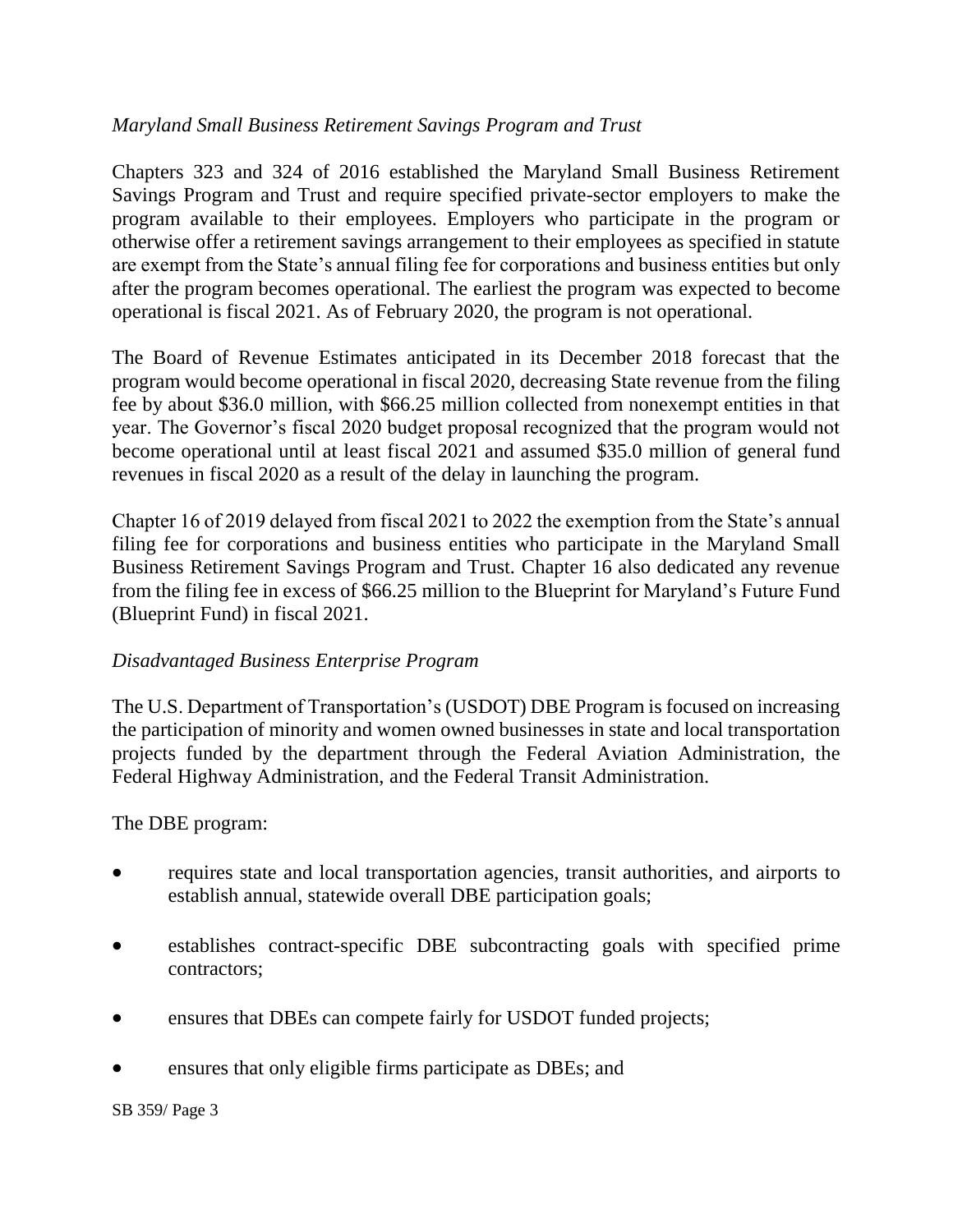assists DBE companies in their ability to compete outside the DBE Program.

### *Veteran-owned Small Business Enterprises*

Statute defines a VOSBE as a business that (1) meets specified size standards adopted by the federal Small Business Administration and (2) is at least 51% owned and operated by one or more individuals who are veterans and control the management and daily operations of the business. VOSBEs self-register with eMaryland Marketplace Advantage (eMMA), the State's online procurement portal. The Governor's Office of Small, Minority, and Women Business Affairs (GOSBA) administers the State's procurement preference program for VOSBEs. Due to the recent overhaul of eMMA and a statutory change in the definition of VOSBEs, GOSBA advises that it cannot provide a reliable count of registered VOSBEs in the State.

**State Revenues:** The bill provides a three-year exemption from the State's corporate filing fee for business entities that are certified under the federal DBE program or are a specified VOSBE. As a result, State revenues decrease by a significant amount beginning in fiscal 2021. Based on one set of assumptions, State revenues could decrease by \$3.5 million in fiscal 2021 and by \$2.0 million in fiscal 2022 and 2023. This estimate is based on the following information and assumptions:

- 6,800 DBE entities in Maryland;
- 51,000 veteran-owned businesses in Maryland;
- 20% of business entities pay the \$300 corporate filing fee; and
- beginning in fiscal 2022, 40% of business entities that pay the \$300 corporate filing fee would be exempt under current law (Chapters 323 and 324 of 2016).

The revenue decrease in fiscal 2021 will affect funding for the Blueprint Fund, a special fund established to implement the recommendations of the Kirwan Commission. As noted, Chapter 16 of 2019 delayed from fiscal 2021 to 2022 the exemption from the State's annual filing fee for corporations and business entities who participate in the Maryland Small Business Retirement Savings Program and Trust. Chapter 16 also dedicated any revenue in fiscal 2021 from the filing fee in excess of \$66.25 million to the Blueprint Fund. It is estimated that the Blueprint Fund would receive \$36.0 million in corporate filing fee revenues in fiscal 2021. Due to the provisions of this bill, corporate filing fee revenues to the Blueprint Fund will decrease by approximately \$3.5 million in fiscal 2021.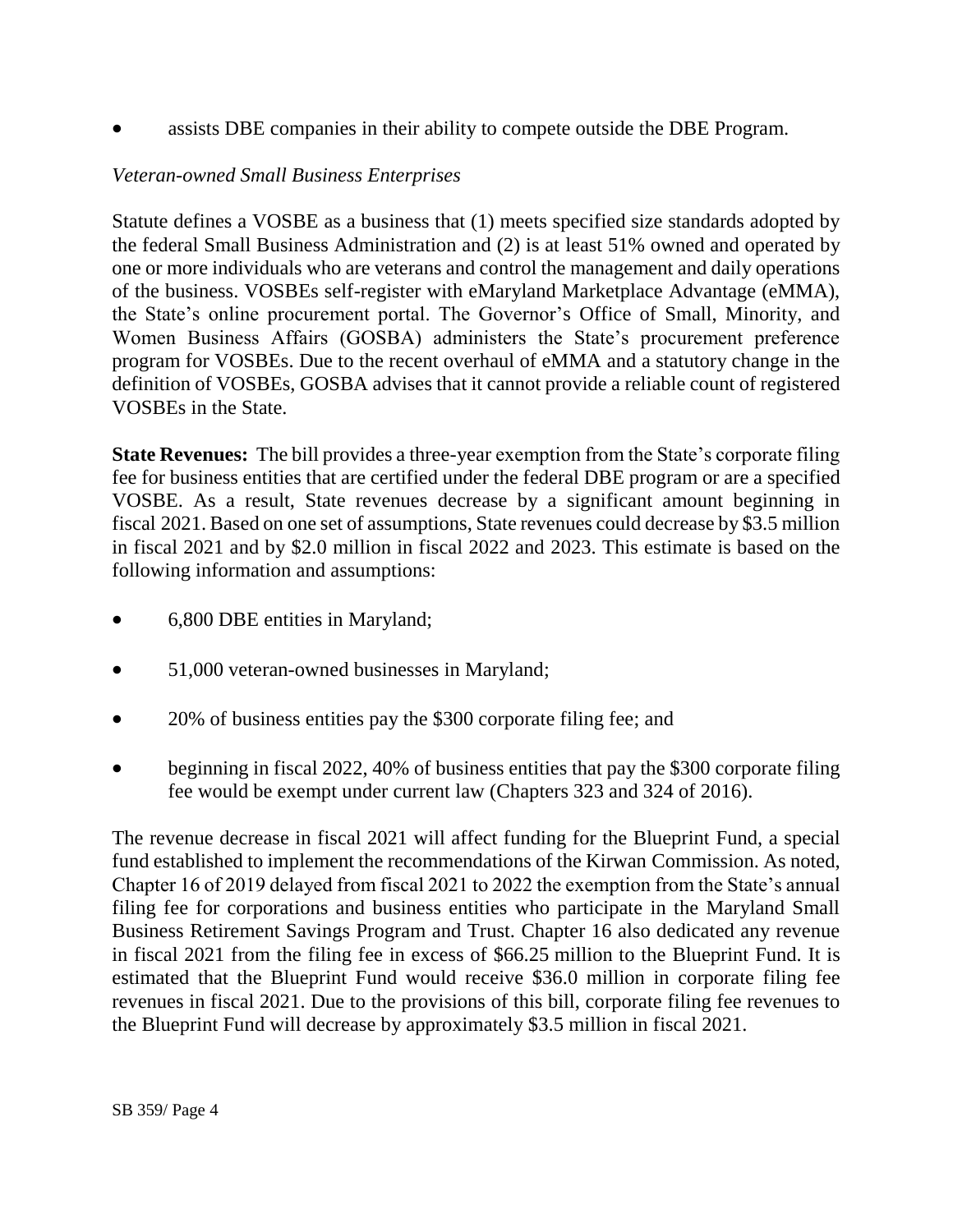Beginning in fiscal 2022, the impact on State revenues will depend on the number of eligible DBE and VSOBE entities located in the State and whether they will qualify for the filing fee exemption under the Maryland Small Business Retirement Savings Program that is expected to begin in fiscal 2022. To the extent that these businesses are eligible for the exemption under the Maryland Small Business Retirement Savings Program, they will not need the exemption under the bill. The fiscal note for Chapters 323 and 324 of 2016 assumed that 40% of business entities would be eligible for the exemption under the Maryland Small Business Retirement Savings Program. Assuming that 40% of DBE's and VSOBE's that currently pay the \$300 filing fee are eligible for the current exemption, general fund revenues decrease by approximately \$2.0 million in fiscal 2022 and 2023. Beginning in fiscal 2024, the actual revenue decrease will depend on the number of newly eligible DBEs and VOSBEs that are created in any year.

**State Expenditures:** Special fund expenditures increase by \$149,700 in fiscal 2021, which accounts for the bill's October 1, 2020 effective date. This estimate reflects the cost of hiring two Charter Specialists and one Office Services Clerk to review applications for the exemption, track compliance, answer customer inquiries regarding the exemption, and assist in tracking any exemption related information and documents as SDAT receives them. It includes salaries, fringe benefits, one-time start-up costs, and ongoing operating expenses.

| Position(s)                      |           |
|----------------------------------|-----------|
| Salaries and Fringe Benefits     | \$133,578 |
| <b>Operating Expenses</b>        | 16,099    |
| Total FV 2021 State Fynenditures | \$149,677 |

#### **Total FY 2021 State Expenditures**

Future year expenditures reflect full salaries with annual increases and employee turnover and ongoing operating expenses.

## **Additional Information**

**Prior Introductions:** None.

**Designated Cross File:** HB 204 (Delegate Qi, *et al.*) - Economic Matters.

**Information Source(s):** State Department of Assessments and Taxation; Maryland Department of Transportation; Governor's Office of Small, Minority, and Women Owned Business Affairs; Department of Legislative Services